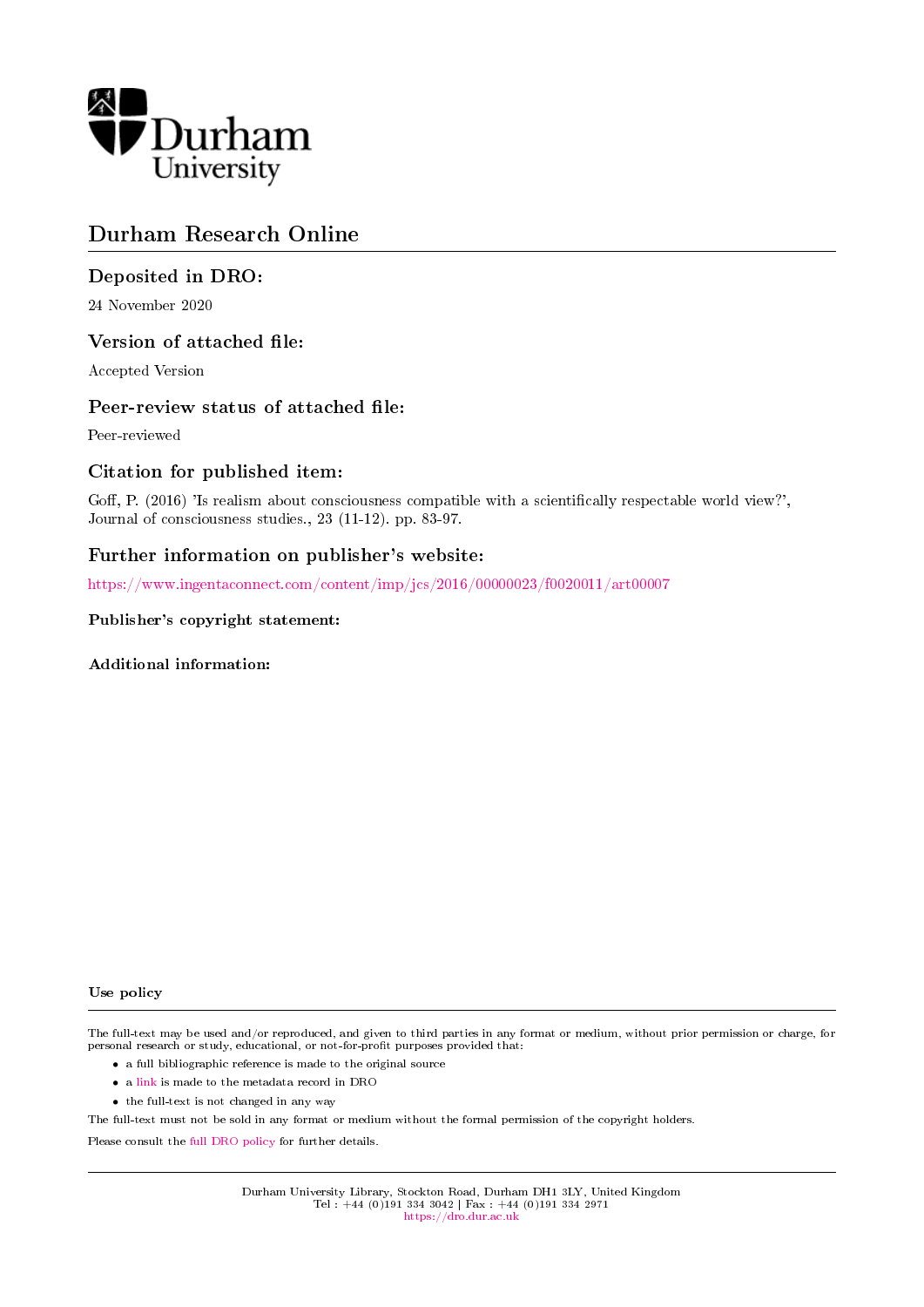# Is Realism about Consciousness Compatible with a Scientifically Respectable World View?

A response to Keith Frankish's 'Illusionism as a Theory of Consciousness'

Illusionism is the view that the apparent reality of phenomenal consciousness is a powerful illusion; illusionists deny that the anything really has phenomenal consciousness. This is a position which deserves exploration, and Keith Frankish's recent defence of it is rigorous and compelling. It also brings together, perhaps for the first time, the varied literature on this topic.

Many philosophers will protest that illusionism is obviously false, or that the assertion of it is somehow how self-defeating. I am inclined to think both of these things. However, my aim in this piece is not to argue that illusionism cannot be true, but rather to undermine the motivation for it. Frankish believes that realism about phenomenal consciousness is at odds with scientifically respectable metaphysics. I hope to show that this is not the case, or at least that Frankish has given us no grounds for thinking that it is.

# Is Illusionism coherent?

Phenomenal consciousness is typically defined as follows:

**.** 

Something is phenomenally conscious if and only if there is something that it's like to be it.

In his paper Frankish articulates a deflationary understanding of 'what it's like' talk, and hence for the sake of clarity we can add that phenomenal consciousness involves *experience of qualities*: the redness of red experiences, the bitter quality involved in the experience of biting into a lemon, the qualitative character of heat sensations. Indeed it is precisely the qualitative character of consciousness that Frankish finds problematic. In what follows I will use the word 'consciousness' to refer to phenomenal consciousness.

The illusionist accepts that human beings *represent* states of consciousness, and indeed that we typically *believe* that states of consciousness exist. But she also holds that all such representations are non-veridical, and the corresponding beliefs false. Just like beliefs about the Loch Ness Monster, beliefs about consciousness fail to correspond to anything real.

Beliefs are a kind of propositional thought. Is it coherent to accept the reality of thought whilst denying the reality of consciousness? That depends on whether or not there is a constitutive relationship between thought and consciousness. Frankish assumes throughout the paper that we can account for thoughts, such as beliefs and other mental representations, without the postulation of consciousness. In this he follows the dominant view in analytic philosophy that there is no essential connection between thought and consciousness. This view was largely unquestioned in the twentieth century.<sup>1</sup> However, there is now a growing movement in analytic philosophy defending the thesis that thoughts, and indeed mental representations in general, are identical with (or directly

<sup>1</sup> There were a few opponents this consensus, e.g. John Searle (1984), Galen Strawson (1994) and Charles Siewart (1998).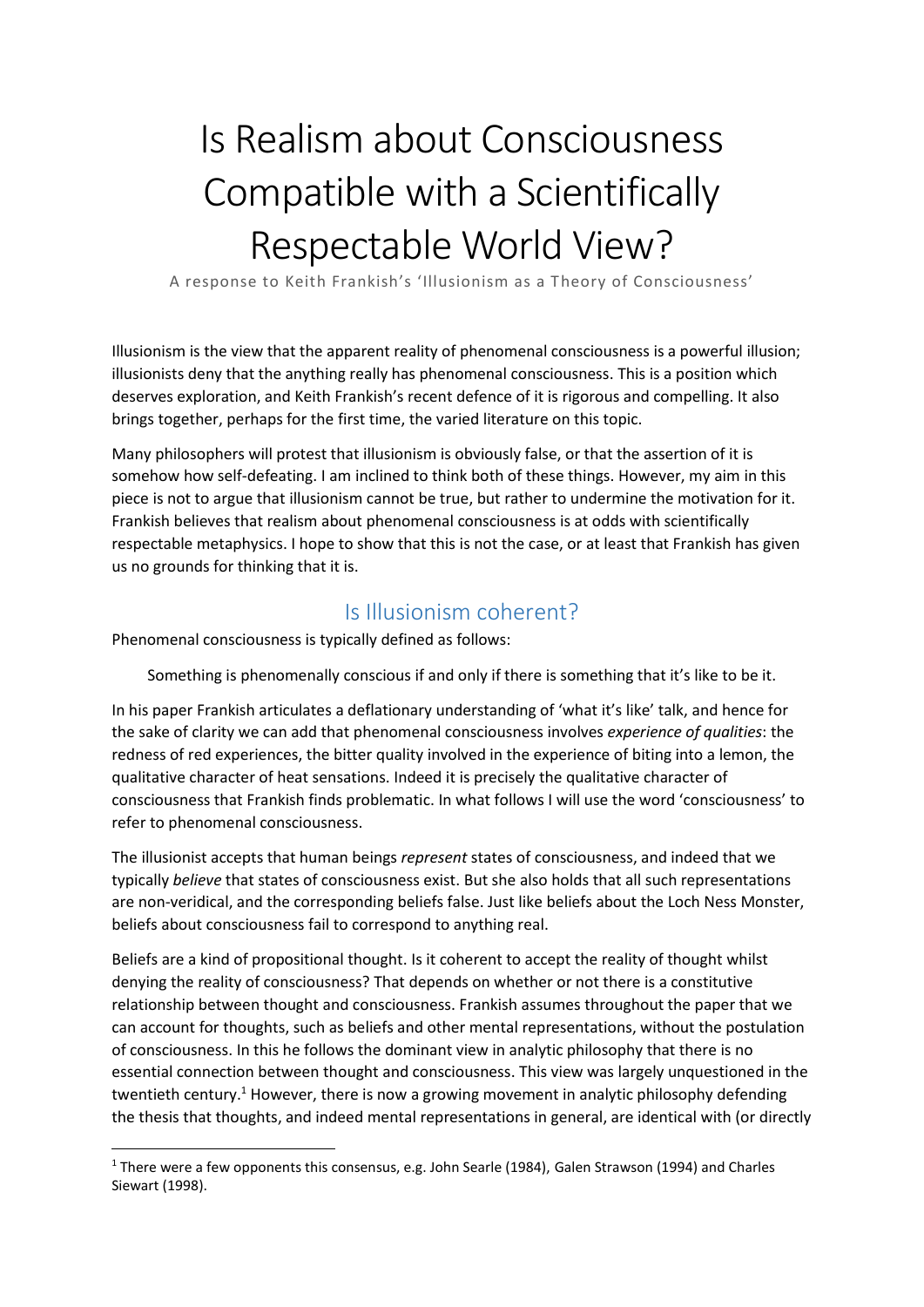constituted of) forms of phenomenal consciousness. Uriah Kriegal has dubbed this movement 'the Phenomenal Intentionality Research Program.'<sup>2</sup>

Clearly if the convictions of the Phenomenal Intentionality Research Program turn out to be correct, then illusionism involves a straightforward contradiction: you can't assert the existence of thought but deny the existence of consciousness if thought just is a (highly evolved) form of consciousness. I believe there is strong reason to accept that thought is a form of consciousness, and hence strong reason to think that illusionism is indeed incoherent. However, I will not have space to defend this here. I merely note that illusionism depends on an assumption which Frankish has not defended in this paper: that mental representation is not dependent on phenomenal consciousness. In what follows I will grant him this assumption for the sake of argument.

# Is Consciousness Anomalous?

Frankish's principal motivation for illusionism is his conviction that consciousness is an 'anomalous' phenomenon, at odds with our scientific picture of reality. It might be useful to distinguish two ways in which a certain thesis might be in tension with our scientific knowledge of the world:

*Being Anomalous by Inconsistency* – A thesis is anomalous by inconsistency iff it is inconsistent with what we know (or have good to reason to believe) about reality through empirical methods. An example of this is the creationist thesis that the world is between 6,000 and 10,000 years old.

*Being Anomalous by Irreducibility* – A thesis is anomalous by irreducibility iff it requires ontological commitments over and above those required by what we know (or have good reason to believe) about reality through empirical methods. A plausible example of this is the thesis that there is a non-interventionist God.<sup>3</sup>

At various points Frankish seems to suggest that consciousness is anomalous is both of these senses. In the next section I will argue that the reality of consciousness is not anomalous by inconsistency. I will then go on to argue that, although there may be grounds for thinking that consciousness may be anomalous by irreducibility, Frankish has given us no reason to think that this fact is in any way problematic for the consciousness realist.

# Is Phenomenal Consciousness Anomalous by Inconsistency?

Why might one think that the reality of consciousness is inconsistent with what we know about reality scientifically? Frankish supports the standard arguments of Chalmers, Jackson and others to the conclusion that states of consciousness are non-physical. <sup>4</sup> This in itself does not entail an inconsistency with what we know empirically; the postulation of non-physical properties may merely add to what we know about the world empirically, without contradicting it. However, inconsistency may arise when we try to find a causal role for such non-physical consciousness in the material world.

Paul Churchland, among others, has argued that giving a causal role to non-physical properties violates principles of energy conservation:

<sup>2</sup> Kriegel 2013.

<sup>&</sup>lt;sup>3</sup> This thesis is anomalous by irreducibility only if design arguments for the existence of God fail.

<sup>4</sup> Chalmers 1996, 2009, Jackson 1982, 1984. I critique these forms of the argument and suggest an alternative in Goff 2011 and Goff MS.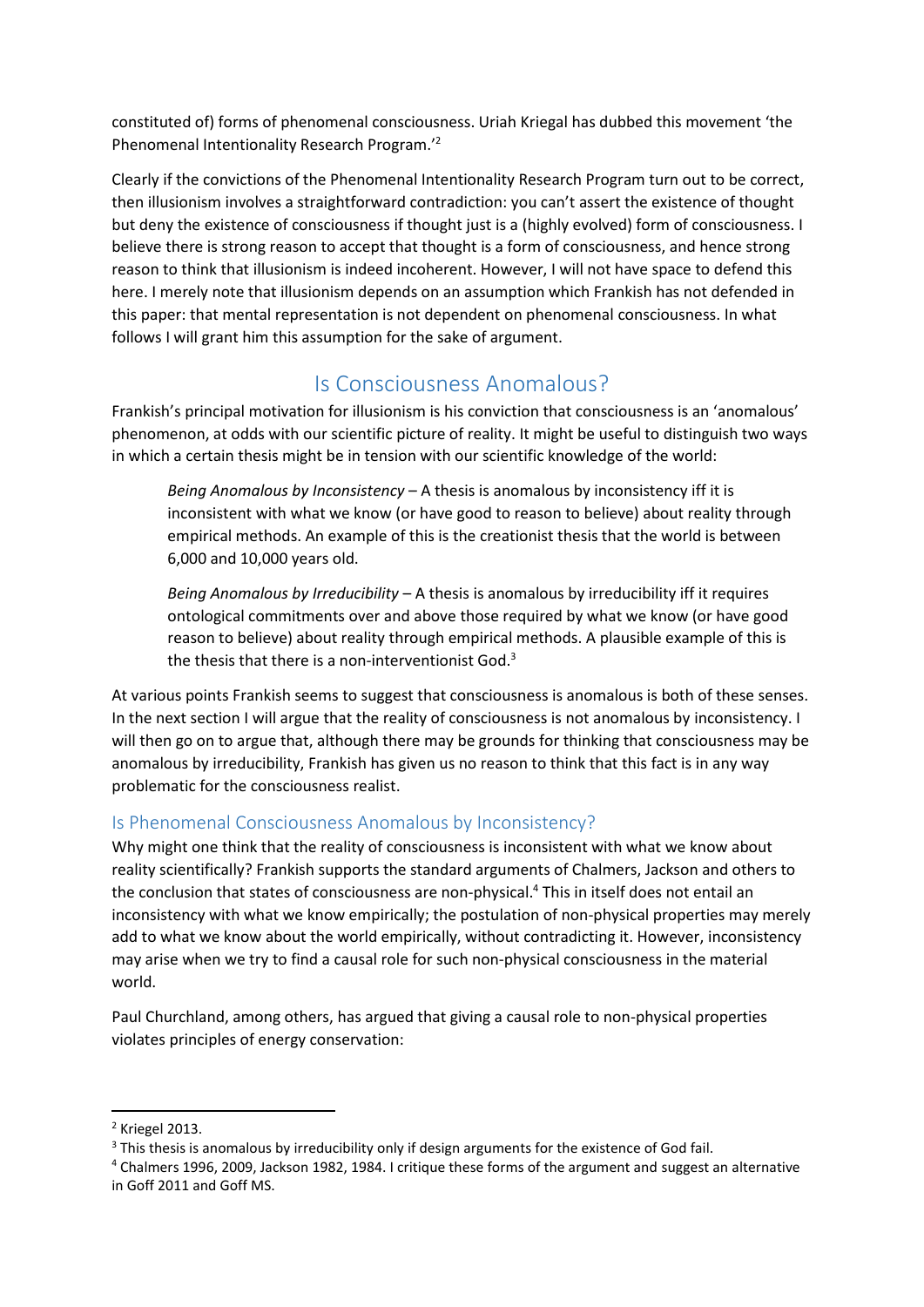…as has been known for more than fifty years…forms of Dualism…fly in the face of basic physics itself…since any position that includes non-physical elements in the causal dynamics of the brain must violate both the law that energy is neither created nor destroyed, and the law that the total momentum in any closed system is always conserved. In short, you simply can't get a change in any aspect of the physical brain (for that would causally require both energy changes and momentum changes) save by a compensatory change in some other physical aspect of the brain, which will thereby lay claim to being the cause at issue. There is simply no room in a physical system for ghosts of any kind to intervene in some fashion to change its dynamical behavior. Any physical system is 'dynamically closed' under the laws of Physics. (Indeed, it was this very difficulty, over a century ago, that initially motivated the desperate invention of Epiphenomenalism in the first place.)<sup>5</sup>

This argument is far too hasty. As David Papineau has pointed out fundamental mental forces need not constitute a counterexample to the principle of the conservation of energy, so long as those forces act conservatively; so long as they 'operate in such a way as to "pay back" all the energy they "borrow" and vice-versa.'

…the conservation of energy in itself does not tell which basic forces operate in the physical universe. Are gravity and impact the only basic forces? What about electro-magnetism? Nuclear forces? And so on. Clearly the conservation of energy as such leaves it open exactly which basic forces exist. It requires only that, whatever they are, they operate deterministically and conservatively.<sup>6</sup>

We must distinguish this kind of argument, based on conservation of energy, from more common and more promising arguments based on the alleged causal closure of the physical. Frankish's concerns about the causal role of phenomenal consciousness are of the latter kind:

Non-physical properties can have no effects in a world that is closed under causation, as ours appears to be, and the mind sciences show no independent need to refer to exotic physical processes, such as quantum-mechanical ones. The threat of epiphenomenalism hangs over such theories.<sup>7</sup>

This familiar worry is perhaps most associated with Jaegwan Kim.<sup>8</sup> If we grant the premise that consciousness is non-physical, then we can turn this worry into an argument that nonepiphenomenal consciousness is anomalous by contradiction:

- 1. The thesis of causal closure (i.e. the thesis that every physical event has a sufficient physical cause) is empirically well supported.
- 2. Consciousness is non-physical
- 3. If consciousness exists, and it is not epiphenomenal (i.e. it has a causal impact on the physical world), then there would be physical events (i.e. the events caused by consciousness) which have a non-physical rather than a physical cause, in violation of causal closure.<sup>9</sup>

 $\overline{a}$ 

<sup>5</sup> Churchland 2014.

<sup>6</sup> Papineau 2002: 252.

 $<sup>7</sup>$  P. 13</sup>

<sup>8</sup> Kim 1989.

<sup>9</sup> The truth of this premise relies on an implicit assumption that the effects of consciousness are not systematically over-determined. This premise is usually explicit in discussions of this issue, but I leave it implicit here in order to keep things simple.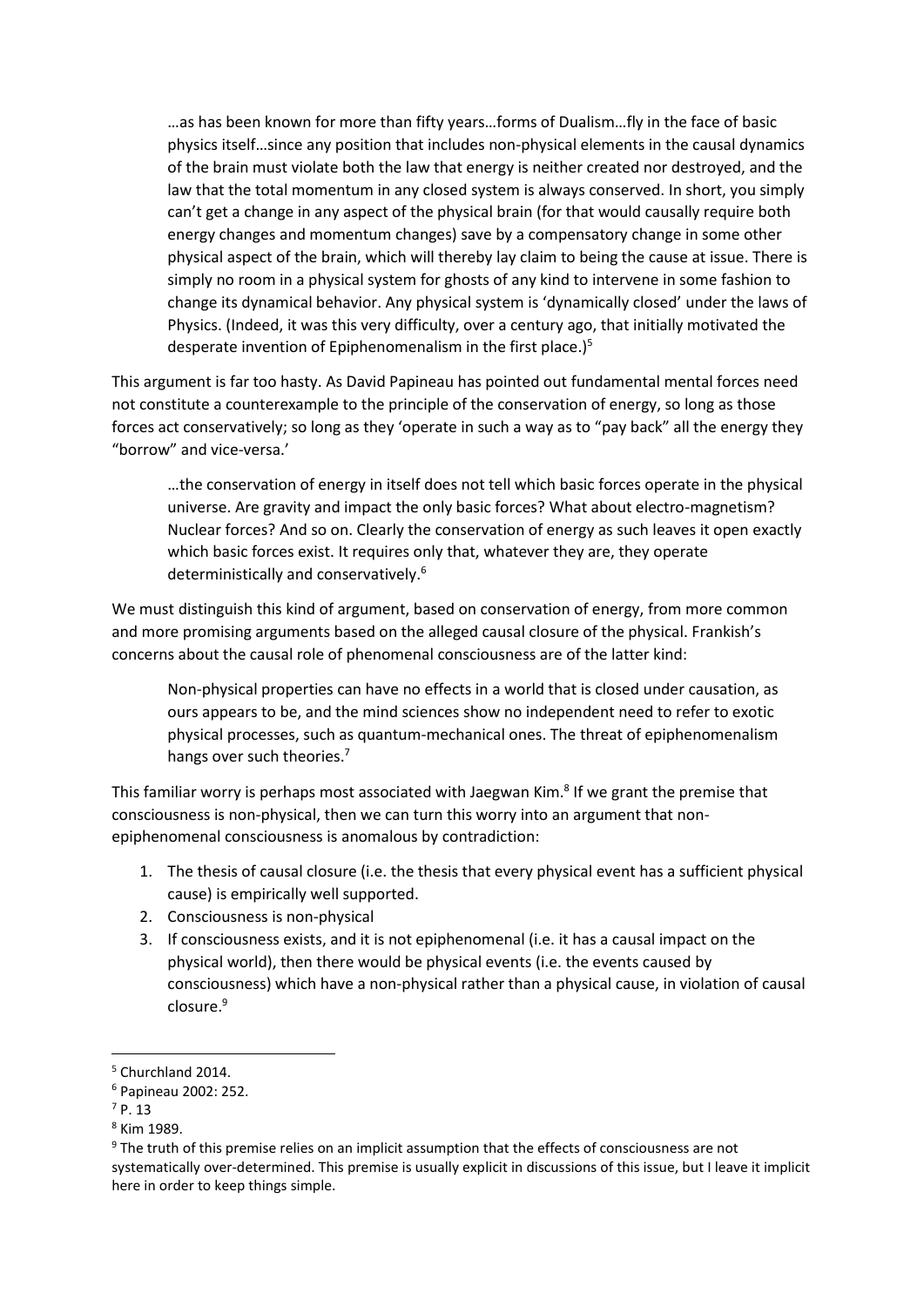4. Therefore, either consciousness is epiphenomenal or its existence is inconsistent with an empirically well supported thesis (i.e. causal closure).

The thesis that the physical world is causally closed is often stated, but very rarely defended. Following this trend Frankish does not defend, nor reference any defence of, the principle, beyond saying that it 'appears to be true'. Peter Rauschenberger has recently given a powerful critique of the scant empirical defence of causal closure which has appeared in the literature.<sup>10</sup>

Moreover, as Frankish points out, even if causal closure is true, there is a way of reconciling the nonphysicality of consciousness with the causal closure of the physical world: Russellian monism.<sup>11</sup> Russellian monism results from a recent rediscovery of the approach to the mind-body problem defended (independently) by Russell and Eddington in the 1920s.<sup>12</sup> The starting point for the view is Russell's observation that the physical sciences, such as physics, chemistry and neuroscience, characterise physical properties *dispositionally*, i.e. solely in terms of what those properties *do*. In neuroscience, for example, a given brain state is characterised in terms of (i) its causal role in the brain, (ii) its chemical constituents. Those chemical constituents are then characterised in terms of (i) their causal role, and (ii) their physical constituents. And the basic physical constituents are characterised entirely dispostionally; mass, for instance, is characterised in terms of gravitational attraction and the disposition to resist acceleration.

Bearing this in mind, consider a case in which a certain brain state is strongly correlated with a certain conscious state. Suppose, for the sake of having an example, that we discover a strong correlation between hunger and ventromedial hypothalamus stimulation (VHS). Physical science tells us nothing about what VHS *is* beyond what it *does* (and what its constituents do). Now there are powerful arguments to the conclusion that there must be more to the nature of a property than its causal role, and if those arguments are successful then there must be more to VHS than what physical science tells us about it.<sup>13</sup> But even if those arguments don't work, it is surely coherent to suppose that there is more to VHS that its causal role, that VHS has a categorical nature which underlies its dispositional characteristics. If Frankish thinks that the rather orthodox philosophical view that dispositional properties are grounded in categorical properties in incoherent or implausible, then he owes us an argument to justify that conclusion.

The Russellian monist has a proposal for what that the categorical nature of VHS is: the feeling of hunger. According to Russellian monism, physical science describes VHS 'from the outside', i.e. it tells us what it does; whilst in introspection we know VHS 'from the inside' as the conscious experience of hunger. VHS is a single state with a qualitative intrinsic nature which underlies the dispositional characteristics which are the focus of empirical science.

Now if pain is a non-physical state, and pain is the intrinsic nature of VHS, does it follow that VHS is a non-physical state? In fact, in the context of Russellian monism we need to note certain ambiguities in the term 'physical property'. If Russellian monism is true, then VHS is *referred to* by the predicates of neuroscience, and in that sense VHS is 'physical'; but it has a categorical nature which is not revealed by physical science, and in that sense it is 'non-physical'.<sup>14</sup>

<sup>&</sup>lt;sup>10</sup> Rauschenberger MS. Papineau 2001 is perhaps the best defence of causal closure, although even here the empirical support is explored in very little detail.

 $11$  For a recent collection of essays on Russellian monism see Alter and Nagasawa 2015.

<sup>12</sup> Russell 1927, Eddington 1928.

<sup>13</sup> Robinson 1982, Blackburn 1980, Goff MS, chapter 6.

<sup>&</sup>lt;sup>14</sup> Stoliar 2001 outlines a detailed account of these two definitions of physical.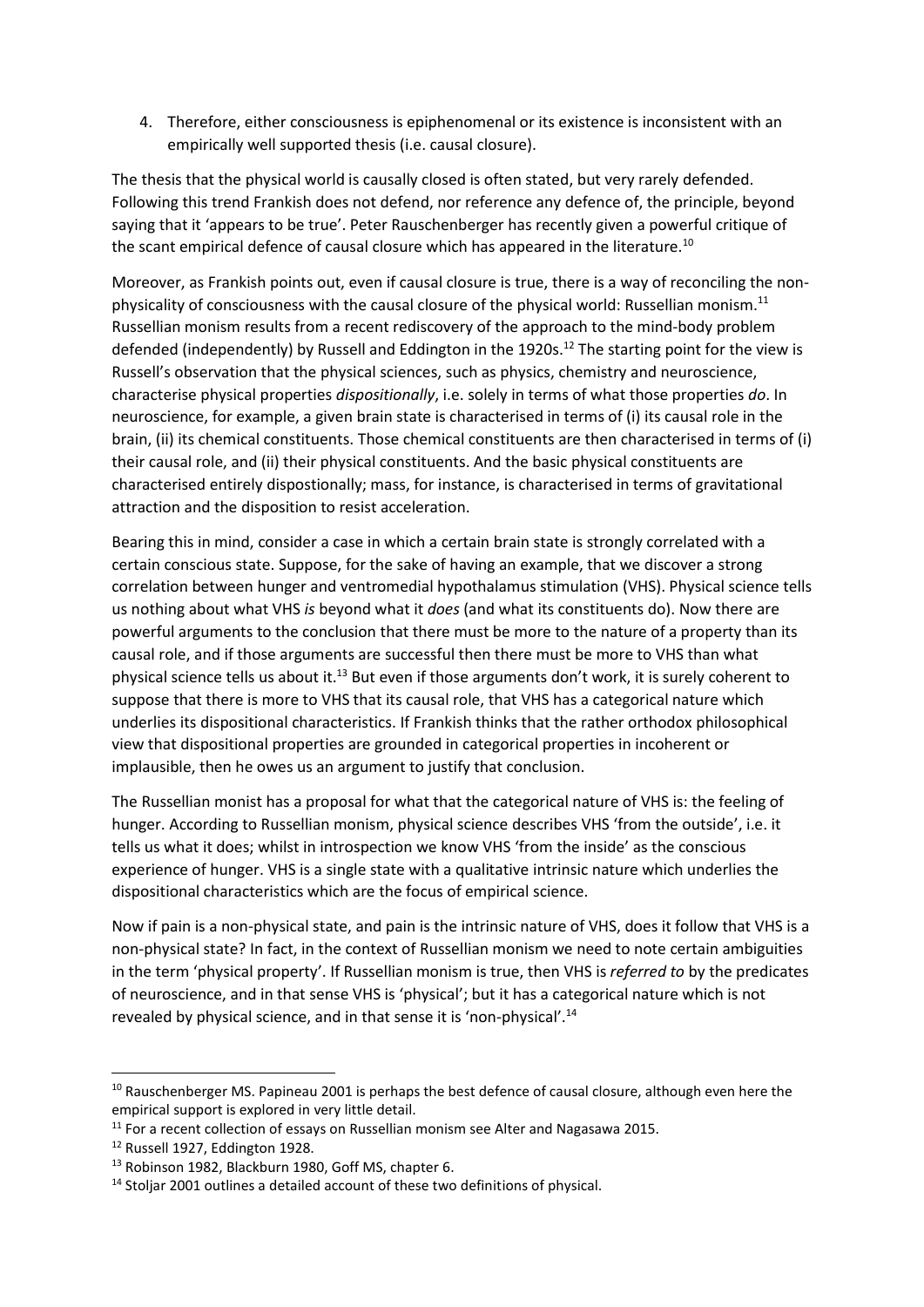It is in the latter sense that the standard 'anti-physicalist arguments', such as the zombie conceivability argument and the knowledge argument, try to demonstrate that consciousness is 'non-physical'. But consciousness only needs to be 'physical' in the former sense in order to secure its causal role. If the conscious feeling of hunger is the categorical nature of ventromedial hypothalamus stimulation, then it is in virtue of being so that it is ensured a genuine causal role in the material world.

Frankish objects to Russellian monism on the grounds that 'it involves huge profligacy with phenomenal properties and preserves the potency of consciousness only at the cost of making all physical causation phenomenal.'<sup>15</sup> However, this objection assumes that Russellian monism entails panpsychism, which is not the case. Although there are panpsychist versions of Russellian monism, such as the view of Strawson which Frankish references, there are also non-panpsychist versions.<sup>16</sup> It is perfectly possible to be a Russellain monist whilst only believing in those forms of consciousness we have a pre-theoretical commitment to.

There is therefore no reason to suppose that there is any tension between full-blooded realism about non-epiphenomenal qualitative phenomenal consciousness and our empirical knowledge of the world; there are no grounds for thinking that non-epiphenomenal consciousness is anomalous by contradiction. Even if we have reason to believe that the physical world is causally closed, and this has not been adequately defended, there is way of reconciling causal closure with a commitment to conscious states with are both causally efficacious and non-physical ('non-physical' in the sense of having a nature not fully captured by physical science, and this is all that is demonstrated by the standard 'anti-physicalist' arguments).

# Is it a Problem if Phenomenal Consciousness is Anomalous by Irreducibility?

Russellian monism allows us to accommodate full-blooded qualitative consciousness into the physical world without contradicting anything we know about the world empirically. But it does involve *adding* to what we know about the world empirically (I am here taking 'empirical' knowledge to be knowledge which results from third-person observation and experiment). Both the Russellian monist and the illusionist accept that states of phenomenal consciousness are not accessible to third person scientific methods, and are not explicable in terms of the dispositional properties that feature in physical science. If this is correct, then realism about consciousness takes us beyond the metaphysical commitments of third-person science.

Frankish assumes throughout the paper that it is problematic to go beyond the metaphysical commitments of third-person science. But why should we think this? It goes without saying that we should not believe in things that we have no reason to believe in. But the realist would claim that our apparent introspective awareness of our own consciousness *does* give us reason to believe in the reality of consciousness. If we have reason to believe in consciousness, and if there is good reason to believe (as Frankish thinks there is) that consciousness cannot be explained in terms of the postulations of third person science, it follows that we have reason to believe in something over and above the postulations of third-person science.

Of course, if there were a tension between the reality of consciousness and the reality of consciousness and the facts of natural science, then we would have to do some weighing of

<sup>15</sup> P. 13.

<sup>&</sup>lt;sup>16</sup> For example, Pereboom 2011 defends a disjunction of non-panpsychist Russellian monism and illusionism. I favour a panpsychist version of Russellian monism (Goff MS), but those impressed by Frankish's worries need not follow me in this.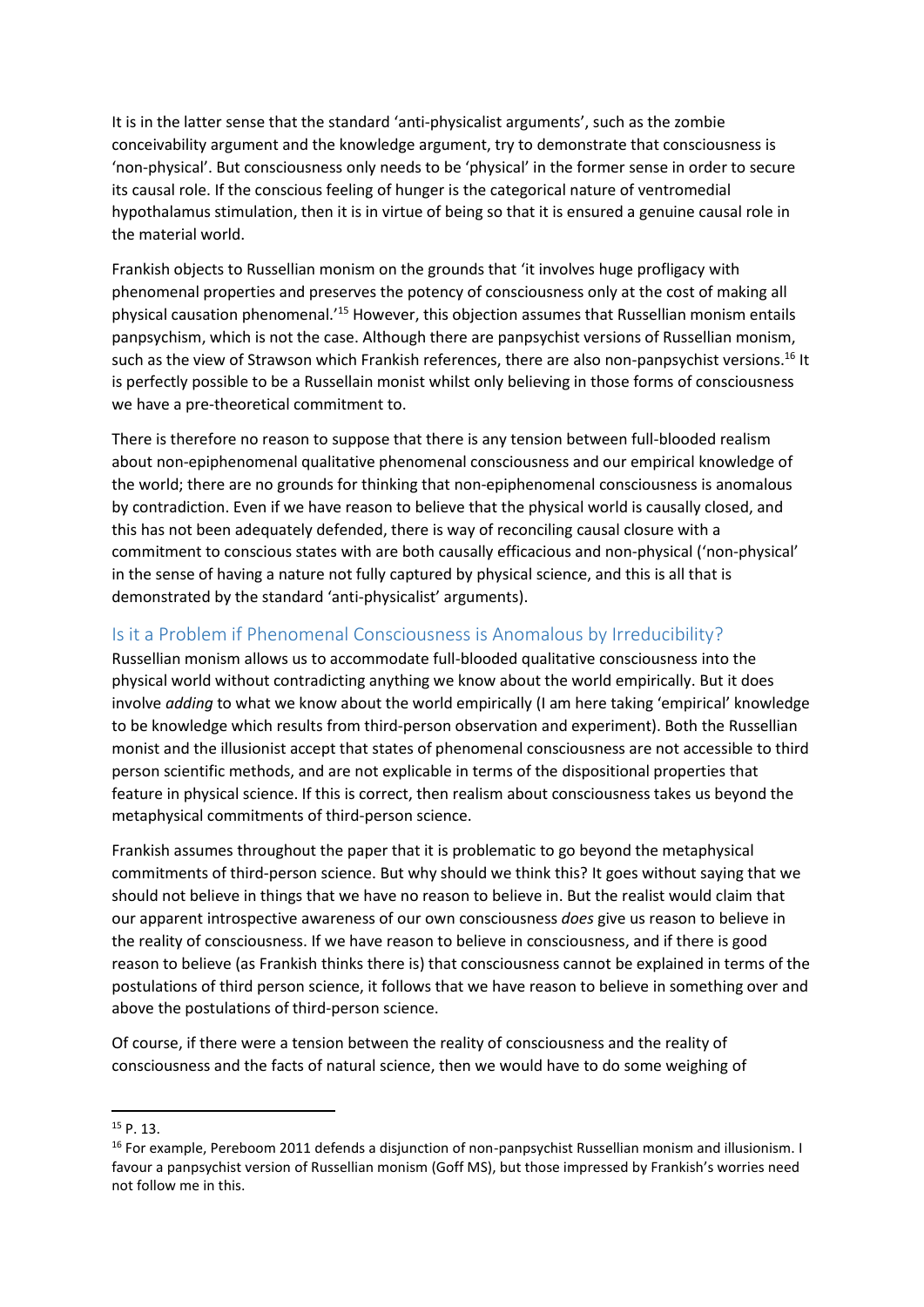epistemic reasons. However, we demonstrated in the last section that there is no such tension. Once we have dispelled the worry that consciousness is anomalous by contradiction, the onus is on the illusionist to demonstrate that our apparent introspective awareness of consciousness gives us no reason to believe in the reality of consciousness. Frankish accepts that it is epistemically permissible to believe in the external world on the basis of our senses. Why is it not epistemically permissible to believe in phenomenal consciousness on the basis of introspection?

Frankish points to empirical evidence that first-person judgements are not reliable. But it is a huge leap to go from the fact that our putative introspective access to phenomenal consciousness is not perfect, to the claim that it has no epistemic force at all. If there is no empirical case *against* the reality of consciousness, all the realist needs to hold is that our apparent introspective awareness of phenomenal consciousness gives us reasonable grounds to believe that phenomenal consciousness exists. Frankish is obliged to tell us why this belief is unreasonable.

There are of course epistemic disadvantages pertaining to our epistemic access to consciousness. Facts about phenomenal consciousness cannot be inter-subjectively checked in the way that facts about the external world can. This is unfortunate, and introduces all sorts of methodological difficulties to the science of consciousness. However, I can't see an argument from the fact that our apparent access to phenomenal consciousness is non-ideal to the conclusion that it ought not to be trusted at all. Third-person access to the external world is non-ideal either; for example, there seems to be no way of purging it of sceptical doubt (Arguably our access to consciousness does not suffer from this drawback, but perhaps it would be question begging to assert that in this context). The epistemic situation of evolved creatures is significantly inferior to the epistemic situation of angels; we've got to take what we can get.

The most interesting arguments Frankish raises against the plausibility of consciousness realism focus on the peculiar epistemic relationship that seems to obtain between the mind and its conscious states. I will spend the rest of this section focusing on these arguments in some detail.

Frankish claims that 'If realists are to maintain that phenomenal consciousness is a datum, then they must say that we have a special kind of epistemic access to it, which excludes any possibility of error'.<sup>17</sup> I am not clear why he thinks that consciousness must be known with certainty in order to be a datum; the realist might merely claim that introspection provides good reason to believe in the reality of consciousness, just as the senses provide good reason to believe in the external world. Still, it is true that many realists, especially those who take consciousness to be irreducible, do believe that conscious subjects stand in a special, non-causal relationship of 'acquaintance' to their conscious states; and that in virtue of the relationship of acquaintance the existence and nature of conscious states is known with something close to certainty.<sup>18</sup>

Frankish raises a few worries about the relationship of acquaintance:

First, acquaintance can have no psychological significance. In order to talk or think about our phenomenal properties we need to form mental representations of them, and since representational processes are potentially fallible, the certainty conferred by acquaintance could never be communicated.<sup>19</sup>

**<sup>.</sup>** <sup>17</sup> P. 18.

<sup>18</sup> Chalmers 2003, Goff 2015, MS.

<sup>19</sup> P. 18.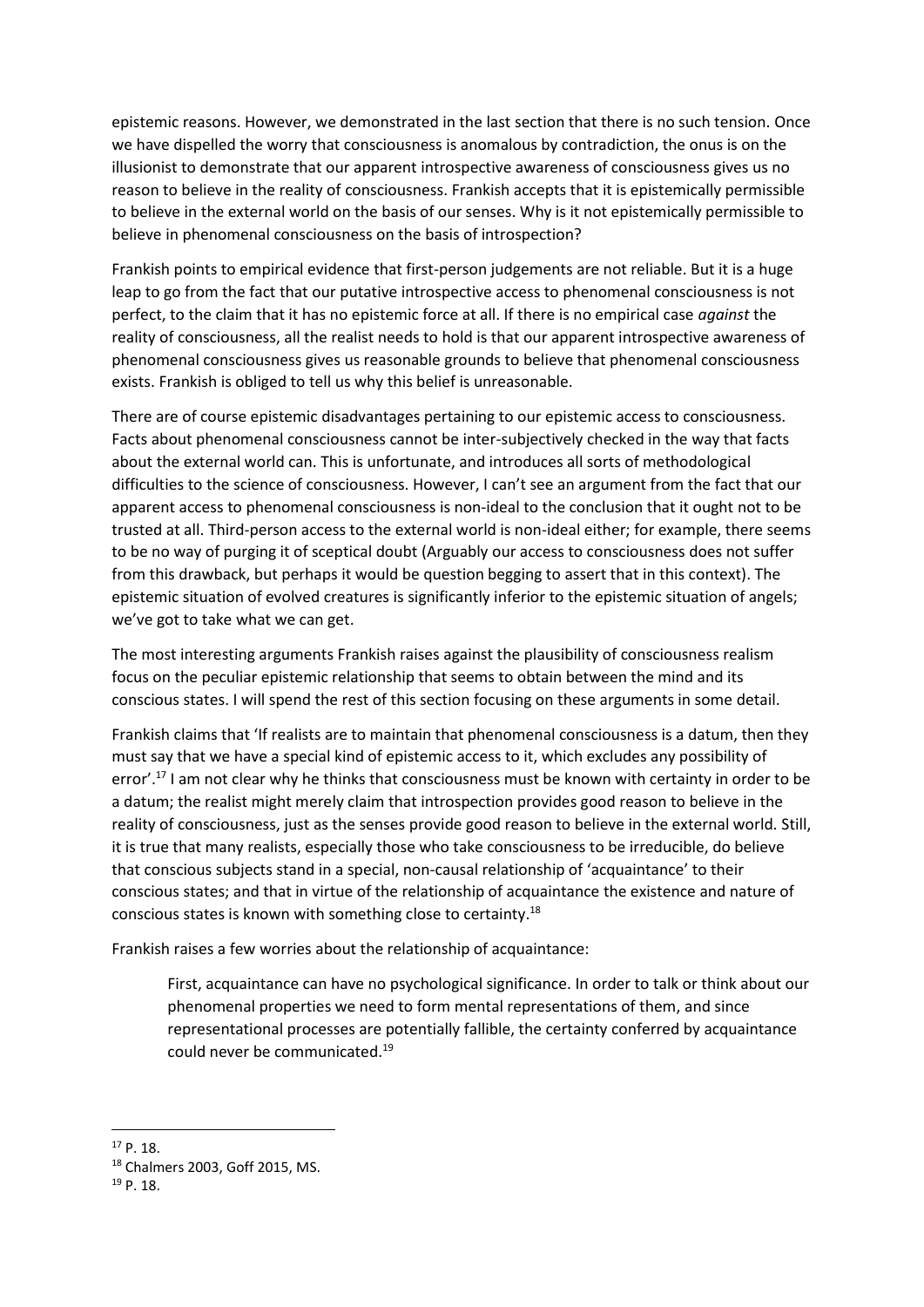In response to this worry we can note that if there is such thing as acquaintance, then it is *itself* a kind of representational process: in being acquainted with pain I represent that property to myself. And no consciousness realist that I know of holds that *all* representations of consciousness are certain or infallible; David Chalmers for example holds that only a narrow class of mental concepts – those he calls 'direct phenomenal concepts' – have this special status. Thus, I can't see why any realist would worry that the certainty involved in acquaintance-based representations of consciousness is lost when the content of the concept is incorporated into other representational processes. Again Frankish seems to be assuming that the reality of phenomenal consciousness is a datum only if it is known with certainty, and I fail to see what reason we have to think that. My experience of the table in front of me does not guarantee the table's existence, but it is nonetheless reasonable to believe in the table on the basis of it.

Second, acquaintance theory assumes that reactions and associations a sensory episode evokes do not affects its feel, since we are not directly acquainted with them or their effects. Yet there is reason to think that our reactions and associations do shape our sense of what our experiences are like.<sup>20</sup>

It would be good to hear more detail about how the evidence Frankish references counts against an acquaintance model. For the moment I am not clear why the acquaintance theorist cannot accept that certain associations and tendencies to react do have a causal impact on phenomenal states, phenomenal states which are subsequently known in acquaintance-based representations. And given that the acquaintance theorist holds that only a limited subset of representations of consciousness involve certainty, she is quite entitled to hold that reactions and associations cause a certain amount of misrepresentation among our representations of consciousness. Perhaps there are some empirical worries about acquaintance, but I think we need to hear more detail.

Acquaintance theory also comes with heavy metaphysical baggage. It is hard to see how physical properties could directly reveal themselves to us… Moreover, it may require an antiphysicalist view of the experiencing subject too. If subjects are complex physical organisms, how can they become directly acquainted with consciousness?<sup>21</sup>

This seems to be an Ockhamist objection to realism about direct acquaintance relations and subjects which stand in such relations. But if we have reason to believe in consciousness, and we have reason to believe that consciousness involves subjects bearing direct acquaintance relations, then we have reason to believe in subjects bearing direct acquaintance relations. If there was a clash between acquaintance and our empirical knowledge of person and brain, then we might have grounds for rejecting acquaintance. But cognitive science and neuroscience are limited to tracking the dispositional features of brains. It could be that the brain also has a categorical nature, and that that categorical nature involves a subject bearing direct acquaintance relations. If we have reason to believe in consciousness, and this is what consciousness involves, then this is what we ought to believe (in the absence of a powerful counter-reason).

To summarise my argument so far:

 Frankish has given us no reason to believe that phenomenal consciousness is anomalous by inconsistency. Even if the physical world is causally closed, and this has not been adequately defended, Russellian monism provides a way of reconciling causal closure with full-blooded realism about phenomenal consciousness.

**<sup>.</sup>**  $20$  P. 18.

<sup>21</sup> P. 19.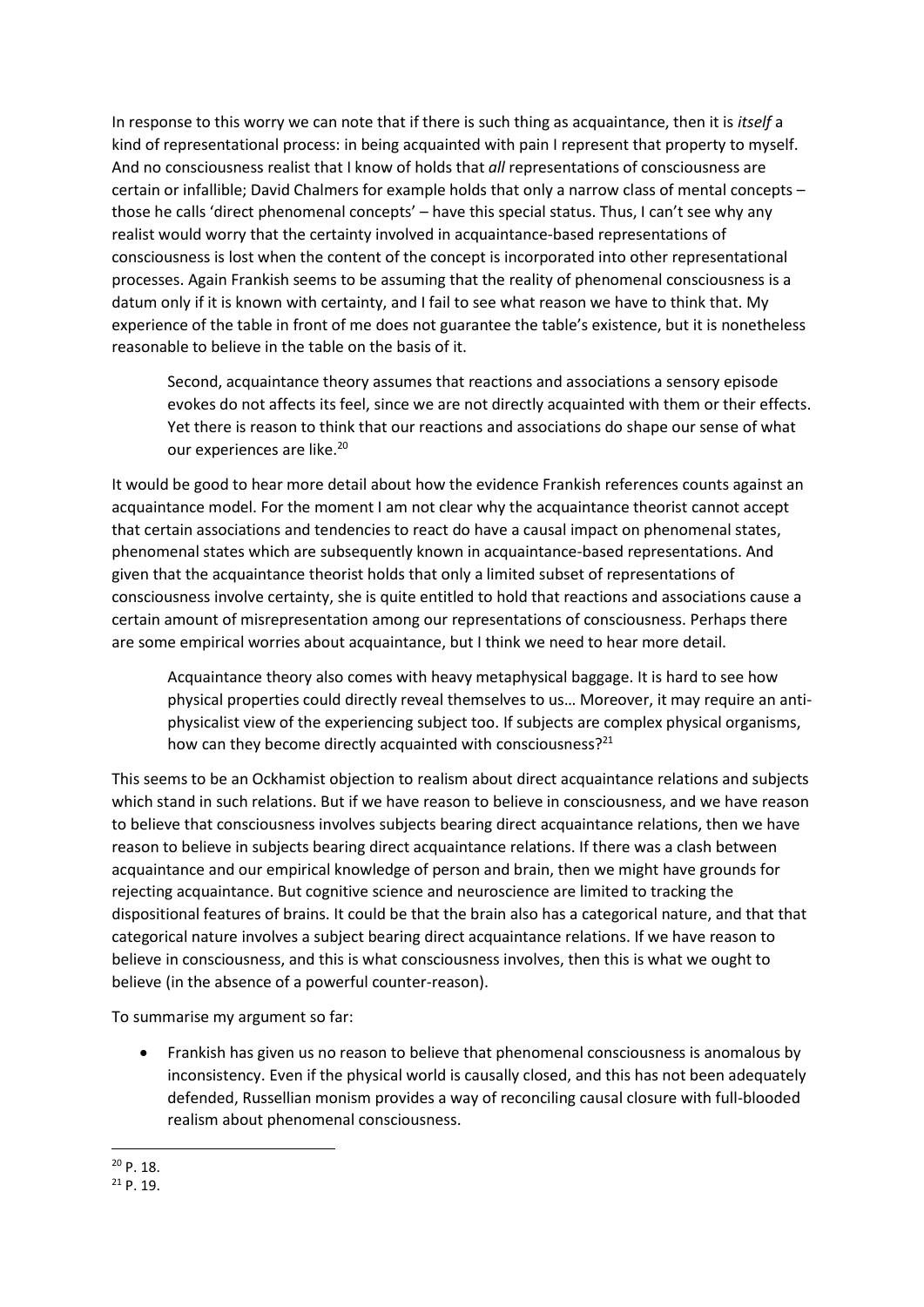If the conceivability argument or the knowledge argument are sound, then realism about phenomenal consciousness requires metaphysical commitments over and above those of third-person observation and experiment. However, if we have reason to believe in phenomenal consciousness, then we have epistemically legitimate grounds for making those additional commitments. And Frankish has given us no good reason to doubt that our apparent introspective access to phenomenal consciousness gives us good grounds for believing in the reality of phenomenal consciousness (just as our apparent sensory access to the external world gives us good grounds for believing in the external world).

# Radical Naturalism

Why is Frankish so convinced that we have no good reason to believe in consciousness? I suspect that the fundamental motivation for Frankish, and for the other illusionists he discusses, is a deep commitment to a radical form of methodological naturalism, which we can define as follows:

*Radical naturalism* – Third-person observation and experiment, and only third-person observation and experiment, should be our guide in finding out the nature of reality.

The reality of consciousness does not seem to be accessible to third-person observation and experiment; I can't see your pain no matter how much I poke around in your head. And thus if we accept radical naturalism, illusionism becomes extremely plausible. The question we now need to ask is: What reason do we have to be radical naturalists?

I believe that the attraction to radical naturalism arises from an emotional response to the success of science. It cannot be denied that in the last five hundred years or so the project of natural science has gone extremely well. From the movement of the planets, to the evolution of life, to the fundamental constituents of matter, natural science seems to be an unstoppable juggernaut of explanation. For the radical naturalist, what this shows is that we've finally found something that *works*, something we can put our ontological faith in. For thousands of years before the scientific revolution philosophers struggled to find out what reality is like and got nowhere. Since the scientific revolution natural science has enjoyed success after success after success. From this perspective, philosophers who look somewhere other than third-person empirical science to try to work out what reality is like are 'old school', dragging us back to the dark ages. They are to be equated with folk who believe in magic, or deny climate change, or think that the world was created in six days.

However, there is a deep irony here. A key moment in the scientific revolution was Galileo's declaration that mathematic should be the language of natural science. But Galileo felt able to make this declaration only once he had stripped the material world of *sensory qualities*. For Galileo, colours, tastes, smells and odours aren't really in *matter*, but in the *experiencing soul* of the perceiver.<sup>22</sup> By stripping matter of its qualities, leaving only size, shape, location and motion, Galileo gave us, for the first time in history, a material universe which could be exhaustively described in the austere language of mathematics.<sup>23</sup>

Thus, natural science begins with Galileo *limiting its scope of enquiry*, by putting the sensory qualities in the soul and entreating 'natural philosophers' to focus only on what can be captured mathematically. This limited project has gone extremely well, allowing the construction of mathematical models which yield extremely accurate predictions of the behaviour of matter. This in

<sup>&</sup>lt;sup>22</sup> In contrast to Descartes, Galileo conceived of the soul in Aristotelian terms, as the principle of animation in the body (*corpo sensitivo*). See Ben-Yami 2015 chapter 3 for more discussion of this.

<sup>23</sup> Galileo 1623/1957: 274-7.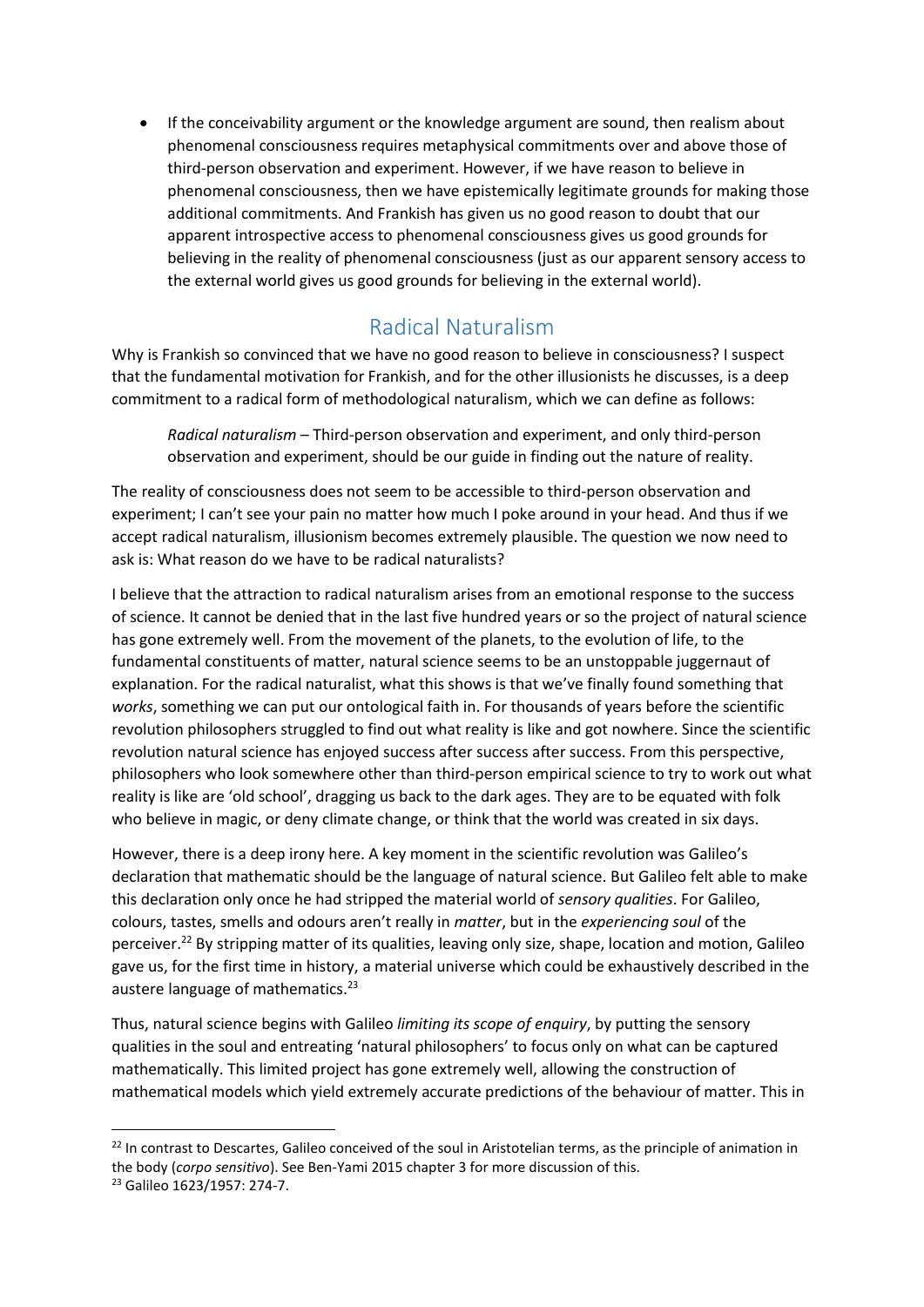turn has enabled us to manipulate the natural world in extraordinary way, and thus to produce technology undreamt of by previous generations. This incredible success has created in contemporary philosophers a great desire to place all of their ontological faith in natural science.

However, it is clear upon calm reflection that the fact that things go really well we ignore the sensory qualities gives us absolutely no reason to think that sensory qualities don't exist. It would be nice if we could apply the methods of third-person science to the qualities of experience, but their private nature in incompatible with public observation, and (as Galileo realised, and Frankish concurs) their qualitative nature resists (exhaustive) mathematical characterisation. This doesn't mean they don't exist; it just means that the human epistemic situation is far from ideal. We have at least as much reason to believe in the qualities of experience – on the basis of introspection – as we do to believe in the external world – on the basis of perception. And if we want a complete theory of the world, then we must try to construct one which incorporates everything we have reason to believe in, not just those things which are easier to deal with.

Natural science has done an extremely good job of describing the causal structure of matter. The job of the metaphysician is to build on this, by developing a theory which unifies the findings of natural science with other things we have reason to believe in. What other things do we have reason to believe in? At the very least the experiential qualities which Galileo set outside of the scope of natural science.

The project of metaphysics is currently hampered by an understandable but irrational attraction to scientism, which results from the visceral impact of technology on philosophical inclinations. So much so that the general public has almost no involvement with the metaphysics which goes on in philosophy departments, nor even awareness that it is going on. At some point this irrational attraction to scientism will fade, and society as a whole will return to the noble project of trying to work out what reality is like; this time armed with rich information about the causal structure of reality, information which was not available to our ancestors.

Many bemoan the fact that metaphysics doesn't seem to have got anywhere. I'm inclined to think it hasn't really begun.

Alter, T. & Nagasawa, N. (eds.) (2015) *Consciousness and the Physical World*, Oxford University Press.

Ben-Yami, H. (2015) *Descartes' Philosophical Revolution: A Reassessment*, Palgrave Macmillan.

Blackburn, S. (1990) Filling in space, *Analysis* 50, pp. 62–65.

Chalmers, D. J. (2003) The content and epistemology of phenomenal belief' in Q. Smith & A. Jokic (eds.) *Consciousness: New Philosophical Perspectives*, Oxford: Oxford University Press.

Chalmers, D. J. (2009) The Two-Dimensional Argument Against Materialism, in B. McLaughlin (ed.) *Oxford Handbook of the Philosophy of Mind*, Oxford University Press, pp. 313–39.

Churchland, P. (2014) Consciousness and the introspection of phenomenal simples, in R. Brown (ed.) *Consciousness Inside and Out: Phenomenology, Neuroscience, and the Nature of Experience*, Vol. 6 of Studies in Brain and Mind, Dordrecht, Springer.

Eddington, A. (1928) *The Nature of the Physical World*, Cambridge University Press.

Galileo Galilei (1623) *The Assayer*; reprinted in S. Drake (ed.) (1957) *Discoveries and Opinions of Galileo*, Doubleday.